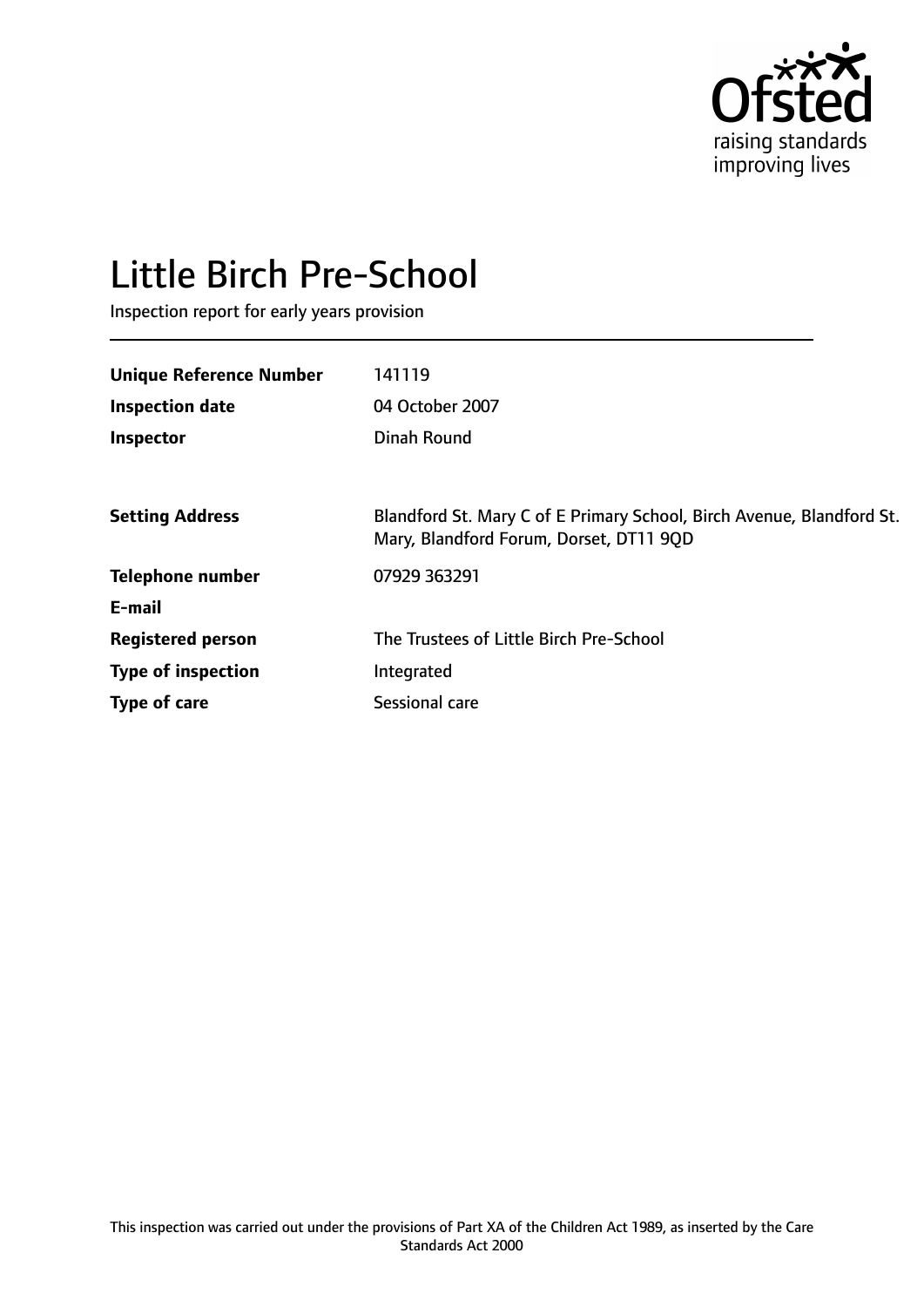#### **ABOUT THIS INSPECTION**

The purpose of this inspection is to assure government, parents and the public of the quality of childcare and, if applicable, of nursery education. The inspection was carried out under Part XA Children Act 1989 asintroduced by the Care Standards Act 2000 and, where nursery education is provided, under Schedule 26 of the School Standards and Framework Act 1998.

This report details the main strengths and any areas for improvement identified during the inspection. The judgements included in the report are made in relation to the outcomes for children set out in the Children Act 2004; the National Standards for under 8s day care and childminding; and, where nursery education is provided, the *Curriculum guidance for the foundation stage.*

The report includes information on any complaints about the childcare provision which Ofsted has received since the last inspection or registration or 1 April 2004 whichever is the later.

#### **The key inspection judgements and what they mean**

*Outstanding: this aspect of the provision is of exceptionally high quality Good: this aspect of the provision is strong Satisfactory: this aspect of the provision is sound Inadequate: this aspect of the provision is not good enough*

For more information about early years inspections, please see the booklet *Are you ready for your inspection?* which is available from Ofsted's website: *www.ofsted.gov.uk.*

# **THE QUALITY AND STANDARDS OF THE CARE AND NURSERY EDUCATION**

On the basis of the evidence collected on this inspection:

The quality and standards of the care are good. The registered person meets the National Standards for under 8s day care and childminding.

The quality and standards of the nursery education are good.

## **WHAT SORT OF SETTING IS IT?**

Little Birch Pre-School opened in 1976 and operates from a purpose built unit in the grounds of Blandford St. Mary C of E Primary School, Blandford, in Dorset. It is a committee run group and the pre-school are the sole users of the building. The group have use of a playroom with separate entrance hall, and adjoining toilets and kitchen area. Children have access to secure fenced areas surrounding the building for outdoor play, and access to the school playground and playing field when not in use by school children.

The pre-school is registered to care for 16 children aged from two to under five years and there are currently 30 children on roll. Of these, 20 children are receiving funding for nursery education. The group is open each morning from 09:00 to 11:45, and from 12:30 to 15:05 on Monday, Tuesday and Wednesday, during term time. The pre-school serves the local area, and welcomes children who have learning difficulties and disabilities and children who have English as an additional language.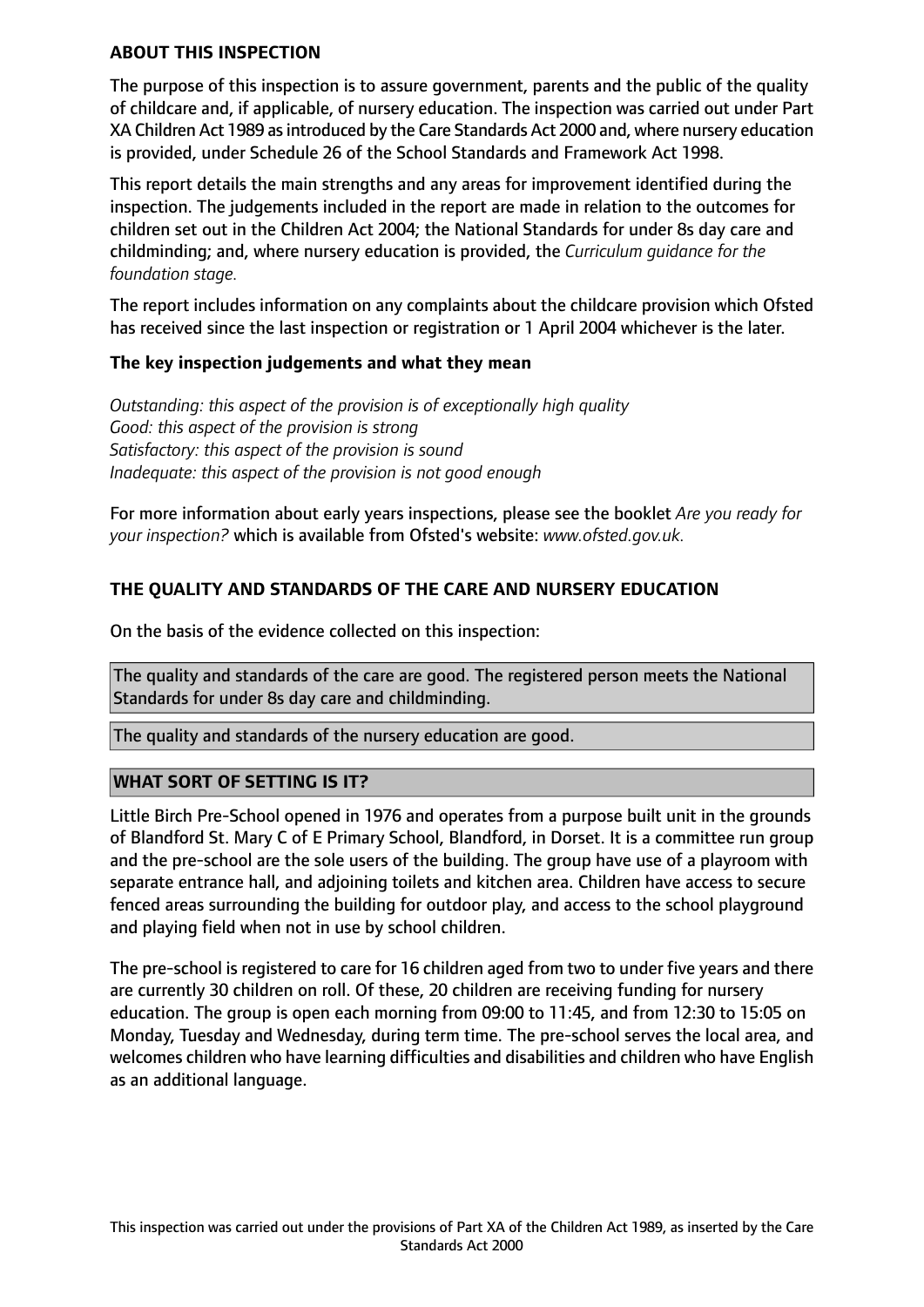The pre-school employs a team of four staff. Three members of staff hold appropriate early years qualifications. All staff have attended short courses relating to their roles. The pre-school receives support from the local authority.

# **THE EFFECTIVENESS OF THE PROVISION**

# **Helping children to be healthy**

The provision is good.

Children are cared for in clean and well maintained premises. Their health is well protected from the risk of cross infection due to the effective routines and practices followed by staff. Surfaces are kept clean and children learn the importance of washing their hands after using the toilet and before eating. Staff talk to the children to explain that they wash their hands to get rid of the germs, which helps their understanding. Appropriate resources are provided with child height hand basins, liquid soap and paper towels. Children receive good care when they are unwell or injured, as all staff have attended training in administering first aid, and a well stocked first aid resource is easily accessible. Clear accident and medication records are maintained and shared with parents. However, written parental permission to seek emergency treatment or advice has not been obtained.

Children have opportunitiesto learn about a healthy lifestyle through topic work and discussion. They benefit from the provision of a good range of healthy and nutritious snacks, such as fresh fruit and vegetables, cheese, yoghurts and bread. Children enjoy a sociable snack time as they spread their own marmite on their toast and happily chat to each other about their favourite toppings. Children's individual dietary needs are clearly recorded and carefully followed by staff to ensure they remain healthy. Children are provided with drinks of water or milk at snack time and can ask for more. However, they are not able to help themselves to drinking water during the session and some children get thirsty.

Children have access to various outdoor play areas including the school's grounds. These areas are extremely well used to provide regular opportunities for physical activities and make sure children get plenty of fresh air and exercise. Children develop new skills through the good range of experiences offered by the staff. For example, children concentrate carefully as they throw and catch balls, enjoy balancing on the toadstools, and confidently pedal the various wheeled toys around the road layout. Children have access to a broad selection of tools to promote their fine motor skills, such as scissors and rollers with the play dough, Pritt Sticks, chalks, pencils and paint brushes.

## **Protecting children from harm or neglect and helping them stay safe**

The provision is good.

Children are cared for in a safe and secure environment. Their safety is well protected due to effective security procedures followed by staff to ensure children are unable to leave the premises unsupervised. For example, staff carefully monitor access to the pre-school, and a password system is used when children are collected by adults unfamiliar to staff. Children benefit from good levels of supervision which ensures they are safe at all times. Visual health and safety checks are made on all areas daily, and risk assessments are used for outings to make sure any hazards are identified and minimised. Children have access to a good range of toys and resources, which are easily accessible, appropriate for their ages and in good condition.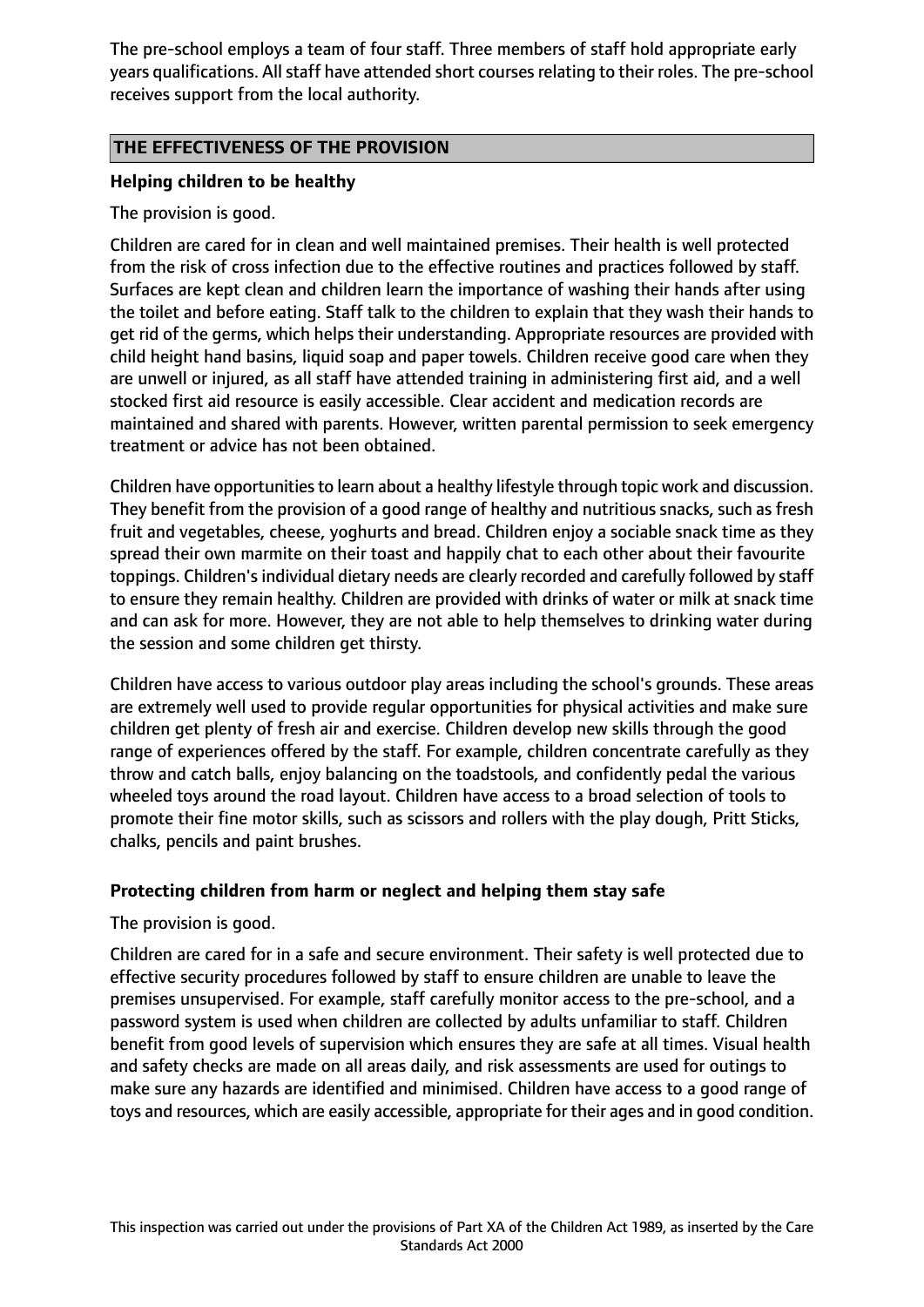Children learn about how they can keep themselves safe and understand the expectations within the pre-school regarding safety. For example, staff calmly explain to children not to stand on the bench but to stand safely by the fence as they watch the tractor outside. Fire drills are completed frequently to ensure that children understand the emergency evacuation procedures within the pre-school.

Staff have a good understanding of their role to safeguard children. They continue to update their knowledge through regular training, and are clear of the possible indicators of abuse and procedures to follow if they have a concern. This helps to ensure that children are protected. A child protection policy is made available to parents, and clear records are maintained of any visitors to the group.

# **Helping children achieve well and enjoy what they do**

# The provision is good.

Children are happy and settled and enjoy their time at the pre-school. They are provided with a busy and stimulating environment, and quickly get involved in the activities when they arrive at the group. Children enjoy a broad range of interesting play opportunities and activities. The enthusiastic and experienced staff support children well as they dedicate their time to meeting children's needs throughout the session. Staff are warm and friendly, continually talking and listening to the children to help them progress in their learning. Children have good relationships with adults and each other which helps them feel secure. Staff know the children well and are aware when younger children need additional support, however, the 'Birth to three matters' framework is not incorporated into planning.

# Nursery Education

The quality of teaching and learning is good. Staff have a secure knowledge of the Foundation Stage and how children learn and progress. They plan a good variety of enjoyable and interesting activities, which cover all areas of learning and offer children an extensive range of indoor and outdoor experiences. The ongoing observations and assessments of children's development are used successfully within the flexible planning system to follow children's individual development. Staff are confident, and successfully incorporate spontaneous learning opportunities for the children. For example, when a tractor arrives to spread grass seed on the school field the children watch with great excitement. This generates lots of discussion, and staff ask open-ended questions to challenge children's thinking and support their learning and development.

Good team work ensures the room is well prepared on children's arrival and resources organised so that staff time can be spent directly working with the children. Staff regularly praise the children and value their efforts which makes children feel good about themselves. Children are gaining independence as they wash and dry their hands before snack time, and are encouraged to spread their own toppings on the toast. However, the full opportunitiesto maximise children's independence within the activities and routines is not always explored.

Children are confident, interested in activities and keen to learn. They enjoy being a 'helper' as they give out cups and plates at snack time, and happily take turns to be the 'Busy Bee' during the rhyme. Children speak confidently to each other and adults, and happily join in with familiar rhymes, such as 'The Wheels on the Bus'. Children have access to a welcoming book corner and handle books carefully. They listen with enjoyment to the group story of 'Goldilocks and the Three Bears' as staff make effective use of props to bring the story to life. Children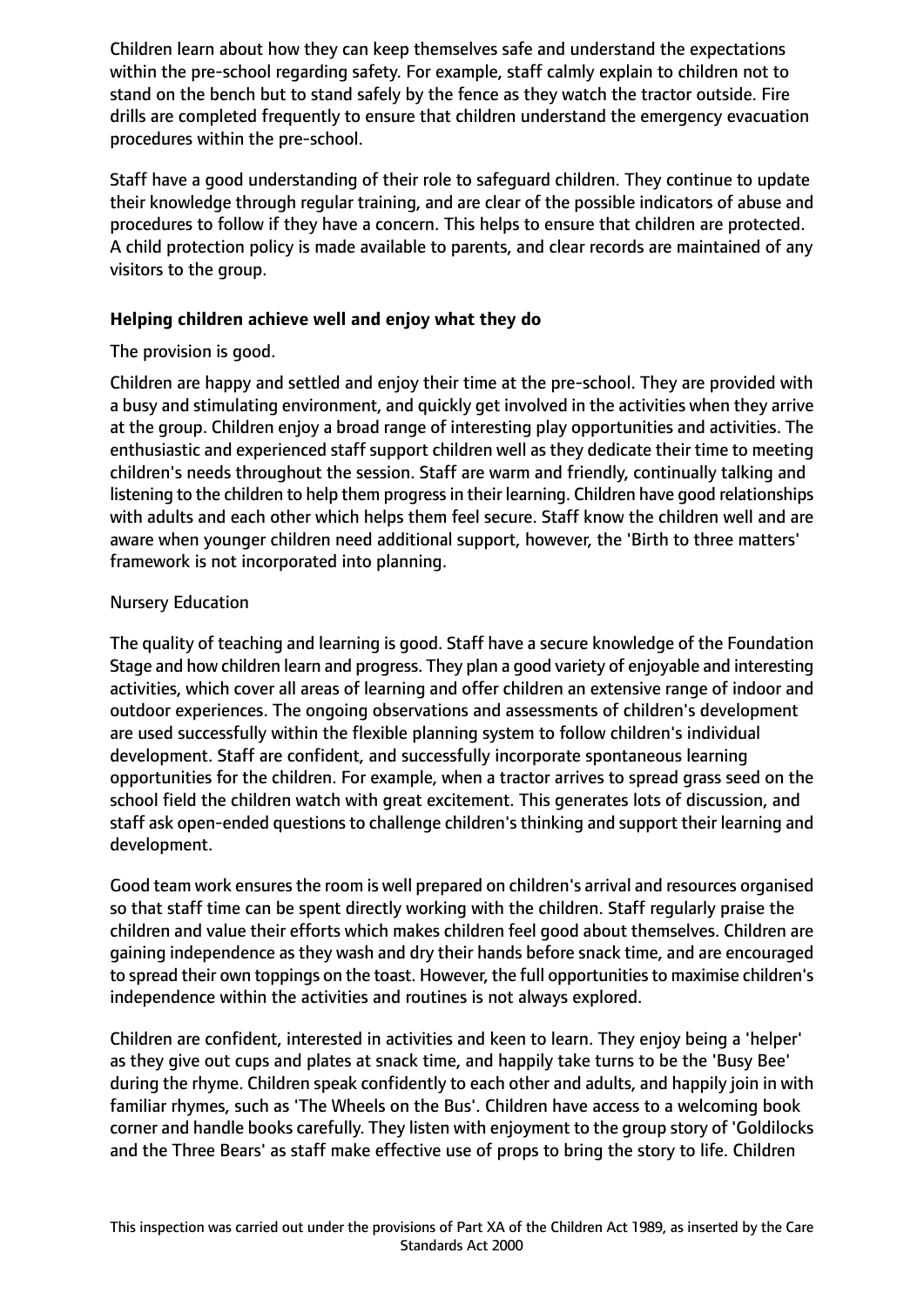have very good opportunities to use mark making tools within their play. For example, pens and paper are available in the role play area and chalks are provided outside, children happily make marks and write for a purpose as they pretend to take the register with the clipboard outside.

Children count regularly within the daily routines, such as the number of children present during circle time and choosing five grapes for their snack. Staff use opportunities to spontaneously incorporate counting with children, such as the '10 Fat Sausages' number rhyme during outside play. Children are gaining a good awareness of size as they listen to the story, and staff talk about the 'big', 'medium' and 'small' size bowls. Children's natural curiosity is developed well as they use the large magnet to investigate where the objects are hidden in the sand. They gain awareness of their own community through planned topics, such as 'People who are important to us' when a police officer and a nurse visited the group. Children enjoy sensory play as they explore sand, water, and dough, and learn about colours as they roll the painted marbles and watch the blue and yellow paint turn into green. Children have good opportunities to use their imagination through the wide range of role play experiences organised through the different topics, such as a 'launderette', a 'baker's shop', and a 'potting shed'. They enjoy pretending to go to the beach on the train outside and negotiate who will be the driver.

#### **Helping children make a positive contribution**

The provision is good.

Children are valued and respected as staff have a good understanding of their individual needs. Staff offer support for new and less confident children and make successful use of a 'time line' with pictures of the daily routine, to help the children settle and feel secure. Children see their artwork displayed around the room and have their own pegs and drawers, which promotes a strong sense of belonging to the group. Children's awareness of the wider world is raised through different topics, resources and discussion. For example, they made lanterns, explored noodles and listened to Chinese music during Chinese New Year. The group have a Special Educational Needs Co-ordinator (SENCO) who attends regular training, and links with staff, parents and other professionals to provide a consistent approach for the children's care. Children's spiritual, moral, social and cultural development is fostered.

Children's behaviour is good. They find a mat and quickly settle down on the carpet at registration time, and listen carefully to the group story. Staff provide good role models for children by being calm and polite, and children are helpful and co-operative towards others. For example, during tidy-up time they help each other carry the box of toys across the room, and two children work together to push the lever and press out the dough. Children benefit from the effective strategies used by staff, such as the use of 'Charlie' the puppet to help children learn to listen, and the timer to develop their understanding about taking turns. Children show high levels of confidence and self-esteem, as they receive regular praise and encouragement from staff.

Partnership with parents and carers is good. Parents play an active role in the organisation of the pre-school with many on the committee. Parents receive clear, detailed information about the provision, through the pre-school information folders, regular newsletters, and displays on the notice board and white board. This makes sure parents are kept well informed and up to date of any changes. New parents are invited to 'Open Days' to familiarise the children with the setting and ease the settling-in process. Children'sindividual needs are continually discussed with parents at the beginning and end of the session, to ensure details about children's welfare are regularly shared. Information about planned topics is shared with parents via newsletters,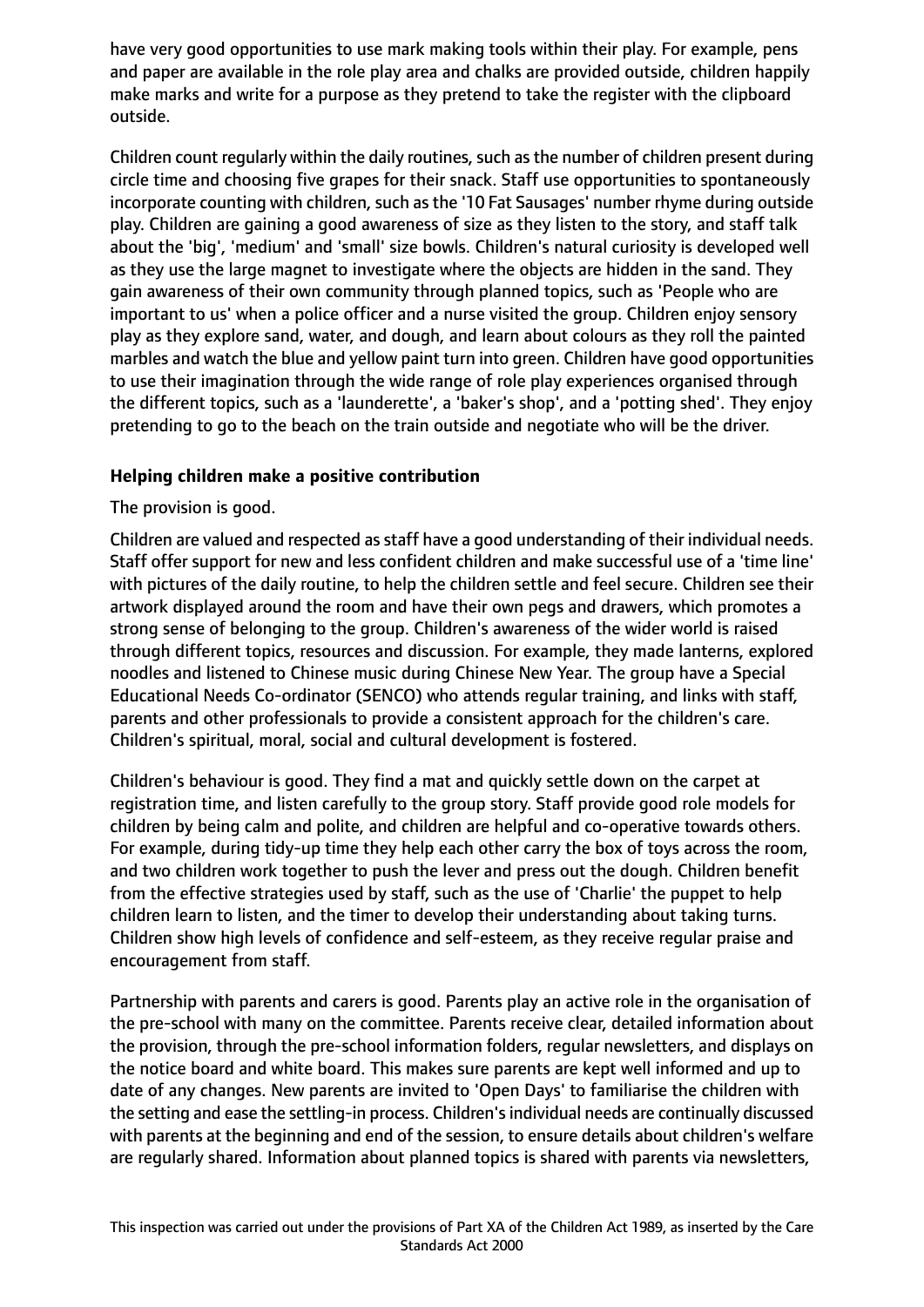with weekly activities displayed within the room. When children leave for school parents receive records of their children's time at pre-school which include photos and collections of their artwork. Parents are able to look at their children's progress records on request, however, records are not regularly shared to provide parents with a full picture of their children's development, and little information is provided on how to further support their children's learning.

# **Organisation**

The organisation is good.

Children are provided with a bright and welcoming child-orientated environment. The premises are used effectively, with well laid out play areas providing easily accessible resources, and colourful displays of children's artwork. Children benefit from the flexible routine which allows them to move freely between indoor and outdoor activities during free-play, successfully extending their learning. Children are well supported by the team of qualified and experienced staff, with key workers to ensure their individual needs are followed. Detailed planning incorporates daily outdoor play experiences, although, it does not include the 'Birth to three matters' framework for the younger children. Clear systems are in place to promote children's health and safety, although, drinks are not always easily accessible for children. The pre-school meets the needs of the range of children for whom they provide.

Leadership and management are good. Children are cared for by a small team of enthusiastic staff who work together very well. They have clear roles and responsibilities, and communicate constantly to ensure the smooth running of the sessions. This contributes towards the children's care and well-being. Staff meet weekly to evaluate activities and discuss children's progress, linking this with the next week's planning. Staff have yearly appraisals to support their ongoing development, and regularly attend training events. The committee and staff work together closely and are proactive in looking at waysto improve the provision. The pre-school have good links with the school which helps the children's transition as they move on to school. For example, the pre-school children attend the school's Harvest Festival and Christmas production.

Documentation is well organised, kept confidential and secure. Polices and procedures are regularly reviewed and updated to reflect changes. Detailed recruitment and vetting procedures are followed to ensure staff are suitable to work with children. Records are clearly recorded, although not all written parental consents are in place.

## **Improvements since the last inspection**

At the last inspection the pre-school agreed to conduct a risk assessment to identify and minimise risks in the garden, and ensure the equal opportunities policy is consistent with legislation. A clear risk assessment has now been completed for all outdoor areas used by the children, and more storage space has been provided to ensure that children can play safely outdoors. The equal opportunities policy has been updated.

## Nursery Education

At the last inspection the pre-school agreed to review the organisation of resources so children could access appropriate tools; increase opportunities for children to develop mark making skills; and to continue to develop planning and assessment systems. Children are now able to freely access a wide range of resources as these are well positioned on low units, such as scissors, pens, Pritt Stick, and sellotape. Children have good opportunities to use mark making tools